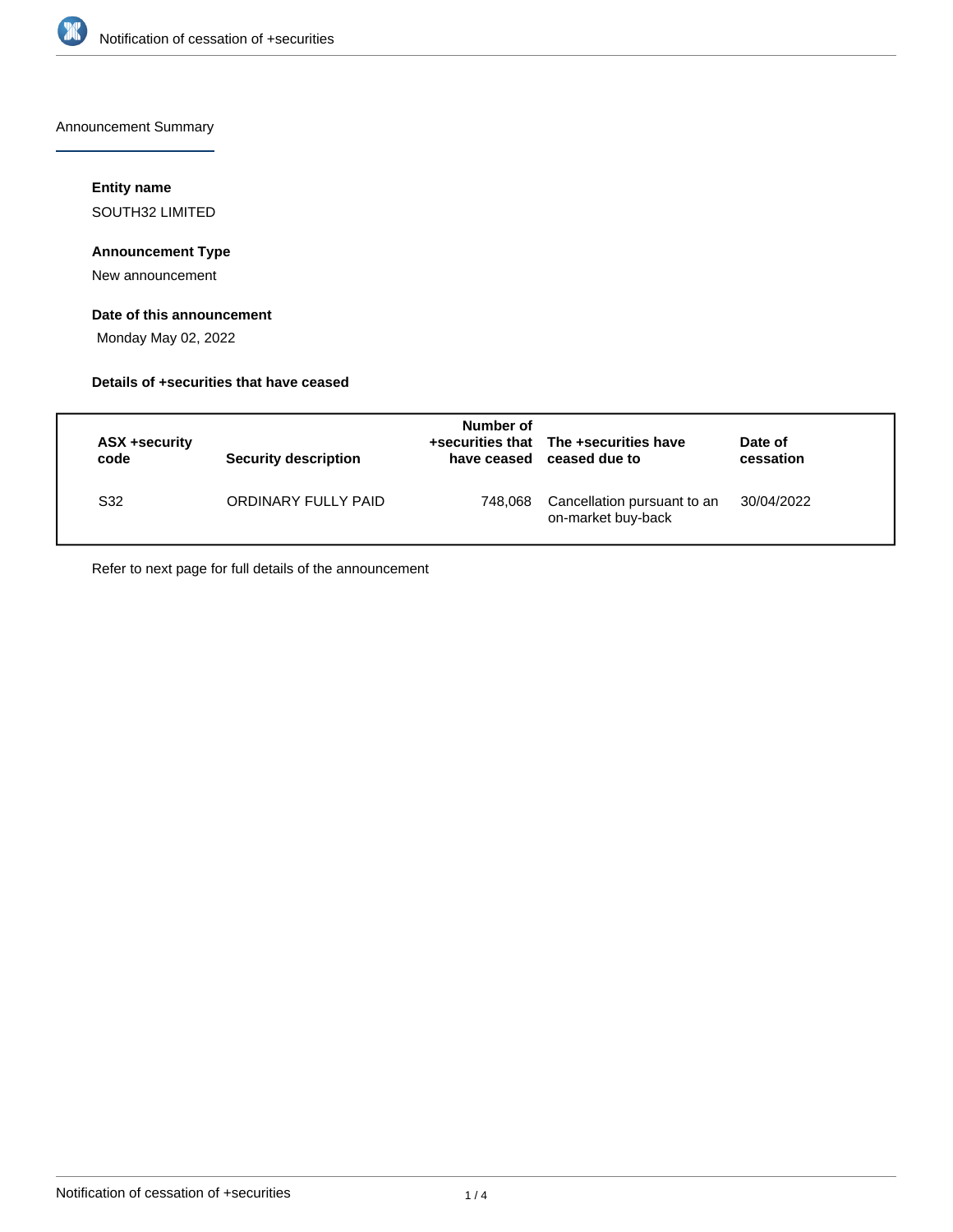

### Part 1 - Announcement Details

### **1.1 Name of +Entity**

SOUTH32 LIMITED

We (the entity named above) provide the following information about our issued capital.

# **1.2 Registered Number Type**

ACN

**Registration Number** 093732597

# **1.3 ASX issuer code**

S32

# **1.4 The announcement is**

New announcement

# **1.5 Date of this announcement**

2/5/2022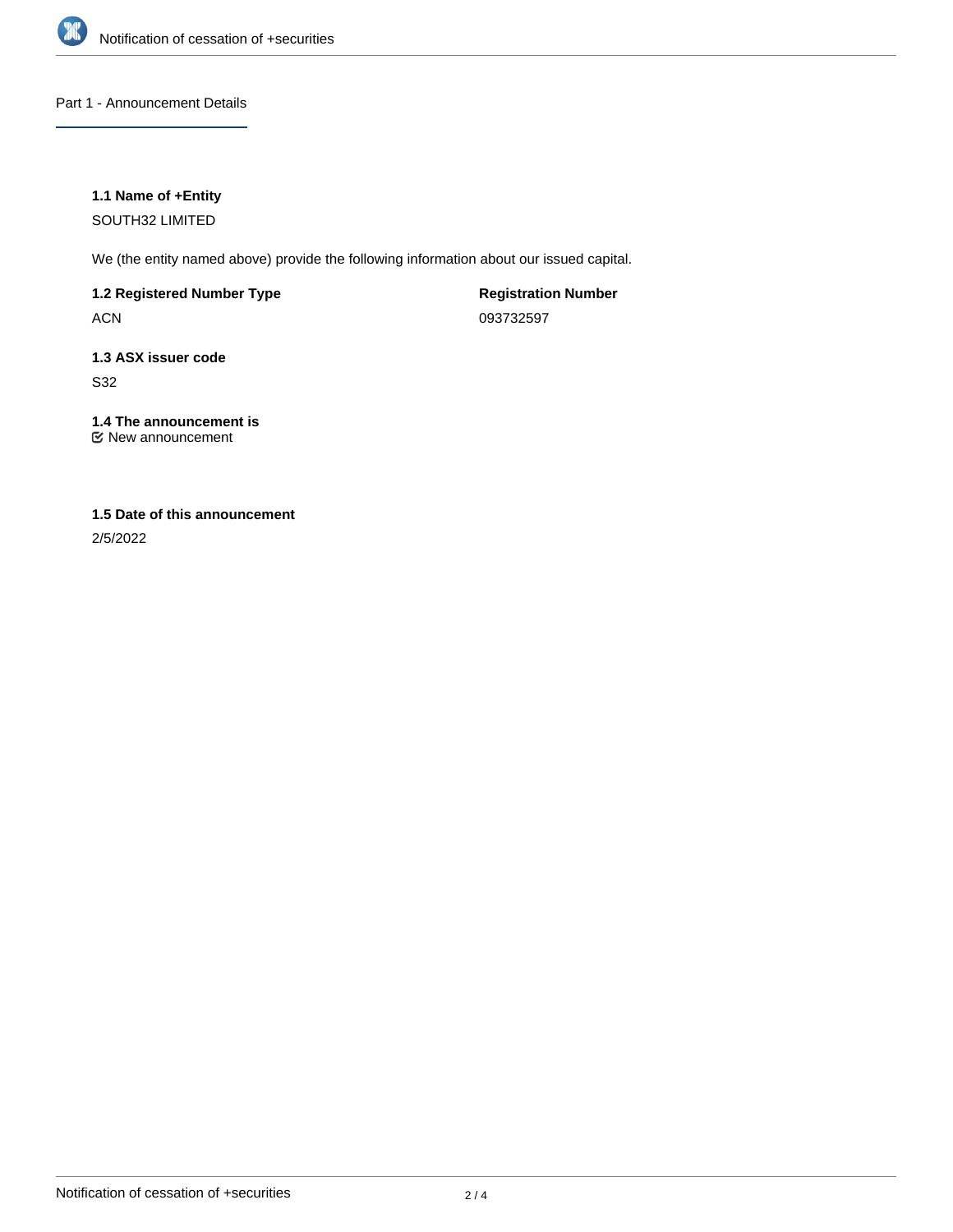

#### Part 2 - Details of +equity securities or +debt securities that have ceased

# **ASX +Security Code and Description** S32 : ORDINARY FULLY PAID **Quoted +equity securities or +debt securities that have ceased Number of securities that have ceased** 748,068 **Reason for cessation** Cancellation pursuant to an on-market buy-back **Date of cessation** 30/4/2022 **Is the entity paying any consideration for the cessation? In what currency is the consideration being paid?** AUD - Australian Dollar **Total consideration paid or payable for the securities** AUD 3,392,189.000000000000 **Any other information the entity wishes to notify to ASX about the cessation?** Yes